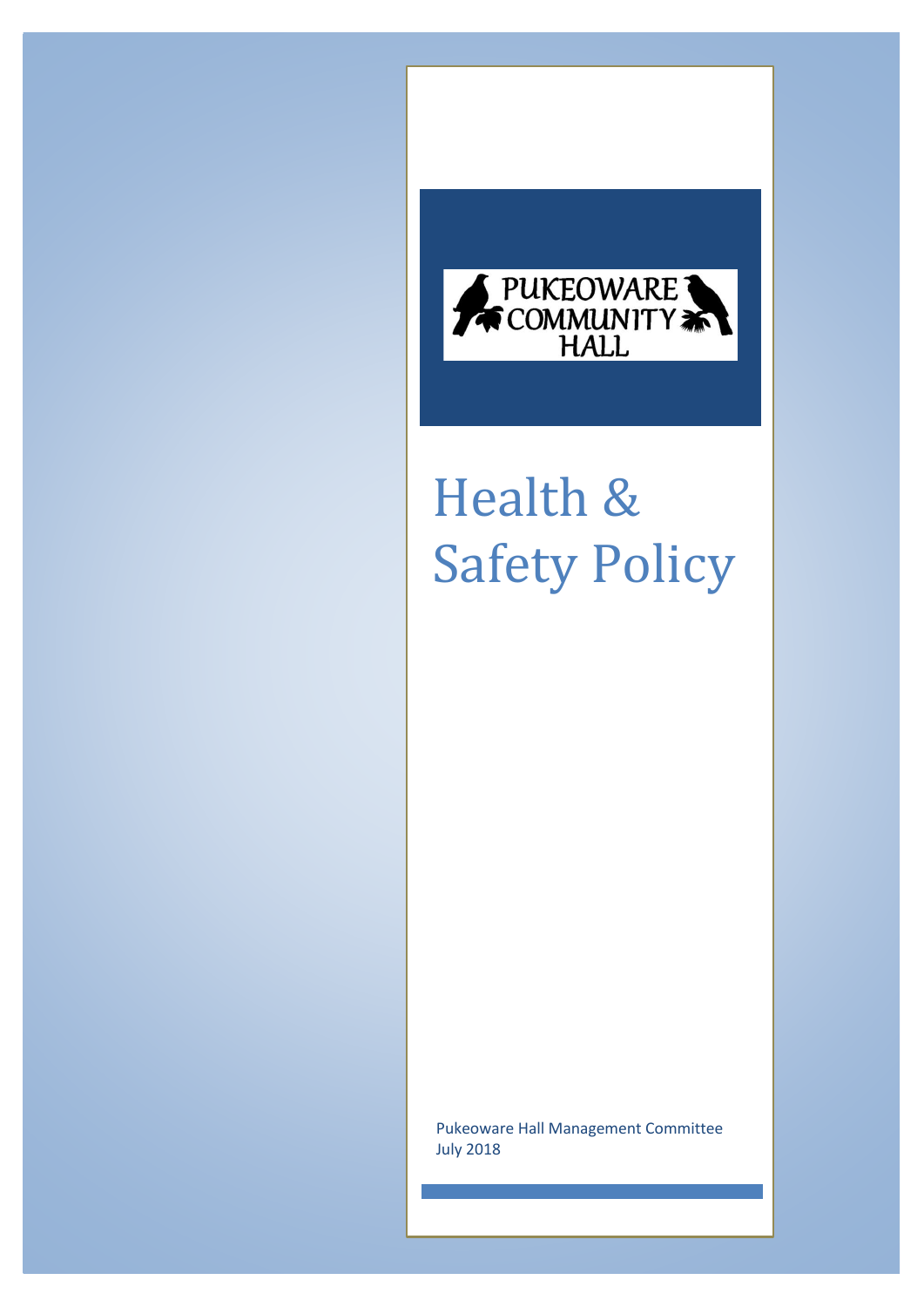| <b>Issue</b>                                    | <b>Information</b>                                                                                                                                                                                                                                                                                                                                                                                                                                                                                                                                                                                                                                                                                                                                                                                                                                                                                                                                                                                                                                                                                                                                                                                                                                                                                                                                                                                                                                                                                                                                                                                                                                                                                                                                                                                                                                                                                                                                                       |
|-------------------------------------------------|--------------------------------------------------------------------------------------------------------------------------------------------------------------------------------------------------------------------------------------------------------------------------------------------------------------------------------------------------------------------------------------------------------------------------------------------------------------------------------------------------------------------------------------------------------------------------------------------------------------------------------------------------------------------------------------------------------------------------------------------------------------------------------------------------------------------------------------------------------------------------------------------------------------------------------------------------------------------------------------------------------------------------------------------------------------------------------------------------------------------------------------------------------------------------------------------------------------------------------------------------------------------------------------------------------------------------------------------------------------------------------------------------------------------------------------------------------------------------------------------------------------------------------------------------------------------------------------------------------------------------------------------------------------------------------------------------------------------------------------------------------------------------------------------------------------------------------------------------------------------------------------------------------------------------------------------------------------------------|
| Introduction                                    | The Pukeoware Community Hall Management Committee (the Committee) has, under the<br>Health & Safety at Work Act 2015, to ensure, as far as is reasonably practicable, the<br>health and safety of its committee members, visitors and hirers of the Hall. They have<br>drawn up this policy to set out procedures and areas of responsibility:<br>To provide a healthy and safe environment for hall users.<br>To implement all statutory requirements.<br>To ensure that risk assessments are carried out regularly.<br>To seek guidance from qualified professionals where necessary.<br>The Committee is responsible for running the Community Hall and recognises its duty to<br>ensure the safety of people using it. It is the intention of the Committee to comply with all<br>Health and Safety legislation and to act positively where it can reasonably do so to<br>prevent injury, ill health or any danger arising from its activities and operations<br>The committee recognises that the effective prevention of accidents depends as much on<br>a committed attitude of mind to safety, as on the operation and maintenance of<br>equipment and safe systems of work. To this end, it will seek to encourage committee<br>members and users to engage in the establishment and observance of safe working<br>practices. Committee members, hirers and visitors will be expected to recognise that<br>there is a duty on them to comply with the practices set out by the committee, with all<br>safety requirements set out in the hiring agreement and with safety notices on the<br>premises and to accept responsibility to do everything they can to prevent injury or ill<br>health to themselves or others.<br>Much of the repair and maintenance work at the Centre will be done by self-employed<br>workers, who have responsibility for their own health and safety.<br>The Health and Safety Policy is available on the Pukeoware Hall website. |
| <b>Monitoring</b><br><b>Health &amp; Safety</b> | It is the duty of all hirers, users and visitors to take care of themselves and others who<br>may be affected by their activities and to co-operate with the Committee in keeping the<br>premises, including the grounds, safe and fit for purpose.<br>Hirers of the hall are responsible for the management of their own contractors' health &<br>safety obligations e.g. for wedding organisers, caterers, decorators, bands etc. (For<br>example, if a person hires the hall for a wedding, they are responsible for choosing contractors who<br>will follow correct health & safety practice and comply with regulations.) Information on risks<br>and hazards are available from the Booking Officer and our website that can be passed on<br>to contractors.<br>Should anyone using the Hall come across a fault, damage or other situation which might<br>cause injury and which cannot be rectified they should inform a committee member as<br>soon as possible so that the problem can be dealt with. Where Hall equipment is<br>damaged that damage should be reported to a committee member, who will notify the<br>committee Chair person and Secretary.                                                                                                                                                                                                                                                                                                                                                                                                                                                                                                                                                                                                                                                                                                                                                                                                    |
| <b>Mitigation of</b>                            | To mitigate Health & Safety risk the Committee takes the following steps:                                                                                                                                                                                                                                                                                                                                                                                                                                                                                                                                                                                                                                                                                                                                                                                                                                                                                                                                                                                                                                                                                                                                                                                                                                                                                                                                                                                                                                                                                                                                                                                                                                                                                                                                                                                                                                                                                                |
| <b>Risk</b>                                     | To discuss and report on Health and Safety at every meeting of the Committee                                                                                                                                                                                                                                                                                                                                                                                                                                                                                                                                                                                                                                                                                                                                                                                                                                                                                                                                                                                                                                                                                                                                                                                                                                                                                                                                                                                                                                                                                                                                                                                                                                                                                                                                                                                                                                                                                             |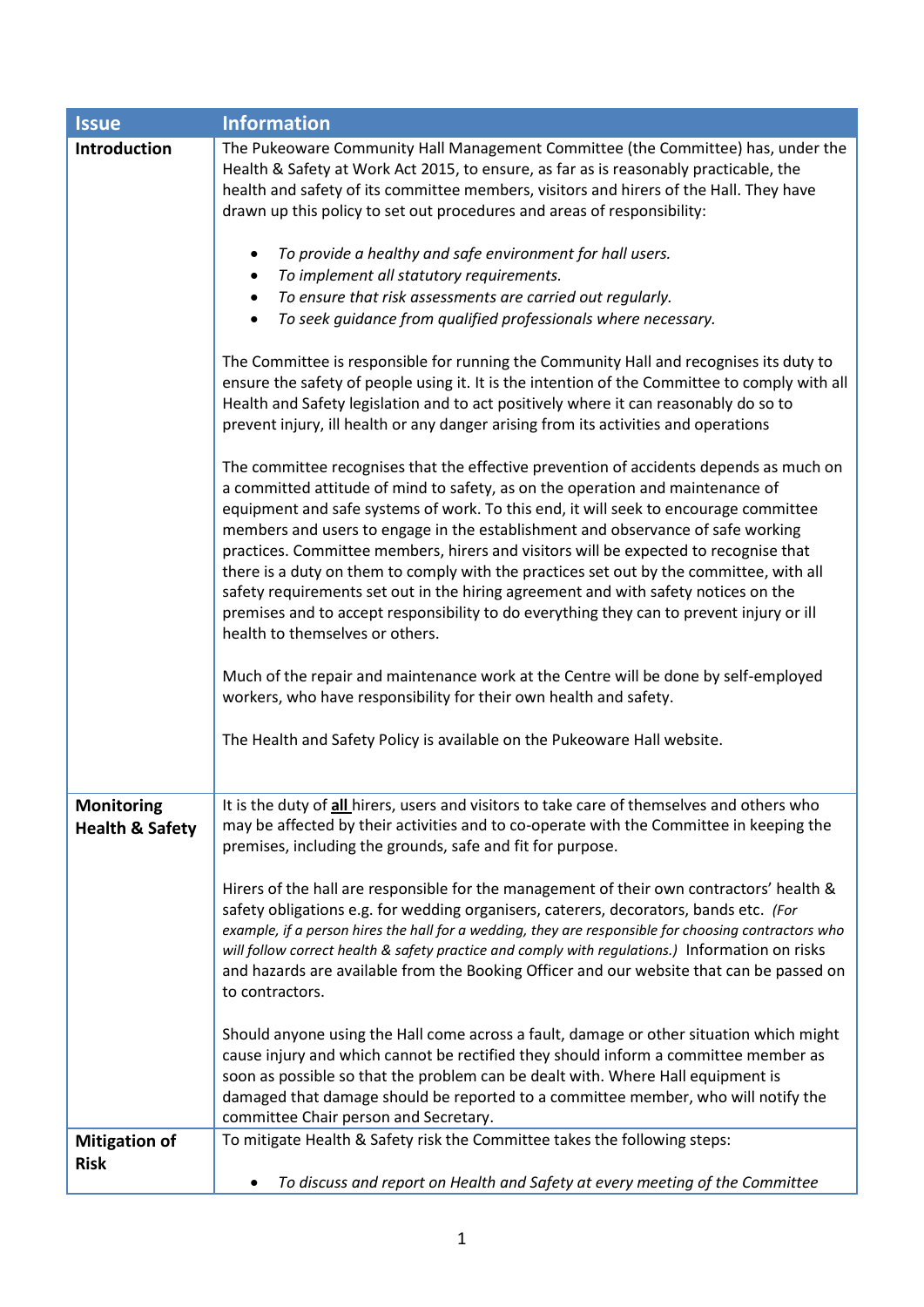| <b>Issue</b>                                                                                                      | <b>Information</b>                                                                                                                                                                                                                                                                                                                                                                                                                                                                                                                                                                                                                                                                                                                                                                                                                                                                                 |
|-------------------------------------------------------------------------------------------------------------------|----------------------------------------------------------------------------------------------------------------------------------------------------------------------------------------------------------------------------------------------------------------------------------------------------------------------------------------------------------------------------------------------------------------------------------------------------------------------------------------------------------------------------------------------------------------------------------------------------------------------------------------------------------------------------------------------------------------------------------------------------------------------------------------------------------------------------------------------------------------------------------------------------|
|                                                                                                                   | To carry out a full Risk Assessment every year or sooner if deemed necessary by<br>the Committee<br>Ensure that there is a copy of the current Health and Safety Policy published on<br>$\bullet$<br>the Pukeoware Hall website<br>Hazardous substances/materials that must not be used in the Hall are:<br>Flammable liquids<br>Naked flames including candles and fireworks<br>$\bullet$<br>Preventative and protective measures must be taken in accordance with the Health and<br>Safety Policy as follows:<br>Smoking is forbidden inside the Hall<br>Storage of combustible material near a source of ignition is not permitted<br>$\bullet$<br>Emergency exits and routes to them must be kept clear/unlocked at all times<br>٠<br>Appropriate Fire Fighting Equipment to be provided<br>Fire Equipment to be maintained and checked annually<br><b>Emergency Evacuation Plan displayed</b> |
| <b>Children</b><br><b>PLEASE</b><br><b>CHILDREN</b><br><b>MUST BE</b><br>SUPERVISED<br>AT ALL TIMES<br>Thank You! | Minors under the age of 18 must be accompanied and supervised by a responsible adult<br>at all times. In the event of children's parties or activity groups, the hirer shall take<br>responsibility for the adult to child ratio, ensuring adequate safety and care for the age of<br>the children attending.<br>Small children under the age of 12 are not permitted in the kitchen - unless as part of a<br>supervised class. This is to avoid the risk of scalds, burns cuts and other injuries occurring.                                                                                                                                                                                                                                                                                                                                                                                      |
| <b>Electrical safety</b>                                                                                          | The following must be adhered to:                                                                                                                                                                                                                                                                                                                                                                                                                                                                                                                                                                                                                                                                                                                                                                                                                                                                  |
|                                                                                                                   | Electrical appliances must not be left unsupervised when in operation<br>Plug sockets must not be overloaded<br>Should users/hirers want to bring electrical appliances onto the premises they<br>must make the bookings officer aware of this in advance. The users/hirers are<br>responsible for ensuring that the appliances meet safety standards<br>Electrical equipment showing signs of damage, exposure of components, water<br>damage etc must not be touched or operated<br>Users have a responsibility to ensure that all electrical appliances are shut off and<br>where possible unplugged when leaving the Hall<br>Trailing wires or cables are a trip hazard and should be taped down with<br>appropriate high visibility "hazard" tape.                                                                                                                                            |
| <b>Gas Safety</b>                                                                                                 | All users must be aware that:                                                                                                                                                                                                                                                                                                                                                                                                                                                                                                                                                                                                                                                                                                                                                                                                                                                                      |
|                                                                                                                   | If you suspect a gas leak, you turn off the supply at the shutoff tap in the kitchen,<br>consider calling 111 Fire Service<br>If in doubt evacuate the building<br>Don't turn the supply back on until the leak has been dealt with by a competent<br>person                                                                                                                                                                                                                                                                                                                                                                                                                                                                                                                                                                                                                                       |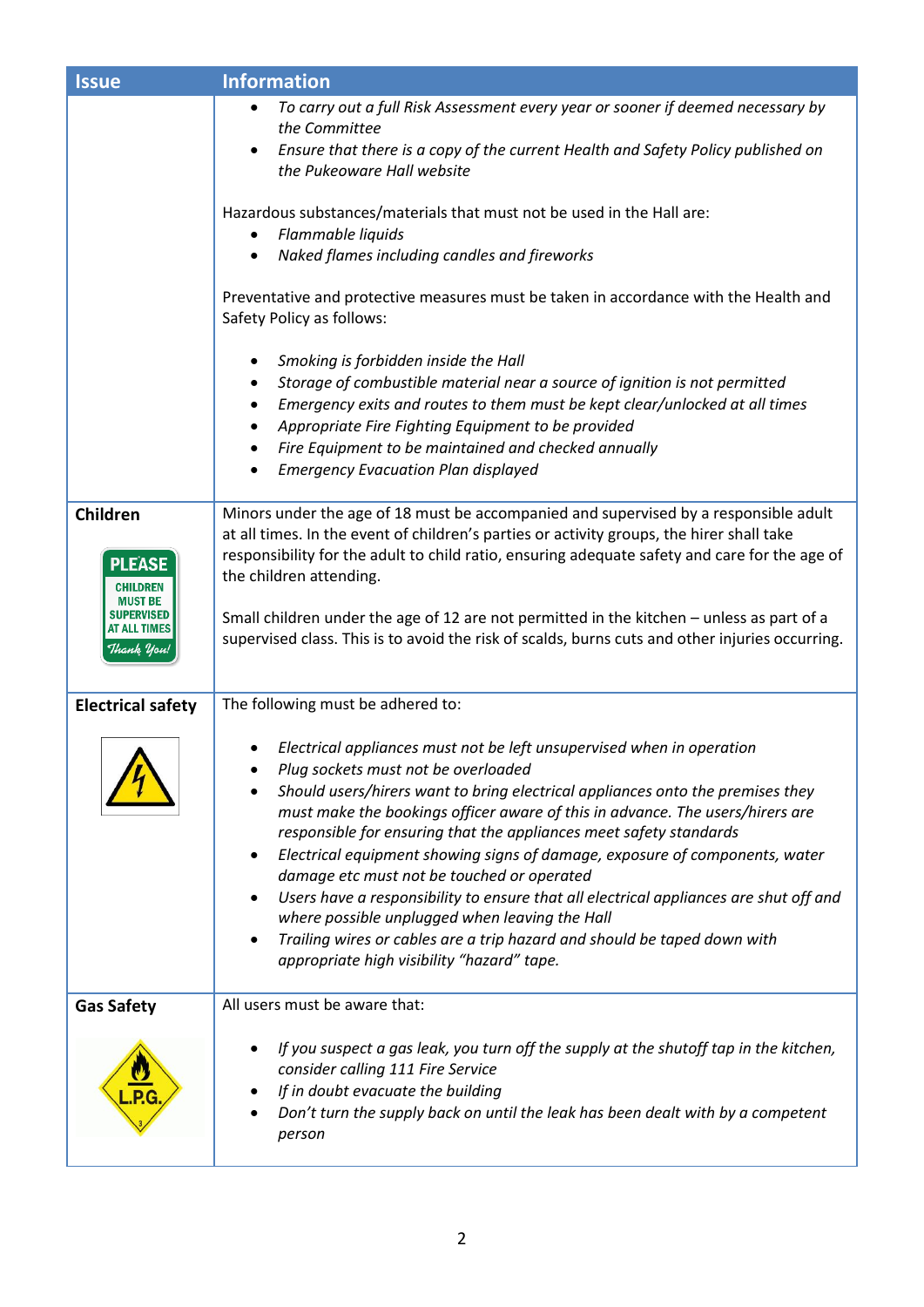| <b>Issue</b>                               | <b>Information</b>                                                                                                                                                                                                                                                                   |
|--------------------------------------------|--------------------------------------------------------------------------------------------------------------------------------------------------------------------------------------------------------------------------------------------------------------------------------------|
| Slips, Trips &                             | All users must be aware that:                                                                                                                                                                                                                                                        |
| <b>Falls</b>                               | All surfaces can pose a slip, trip or fall risk and to be aware of those risks when using the<br>facilities.                                                                                                                                                                         |
| <b>Manual</b>                              | All users must be aware that:                                                                                                                                                                                                                                                        |
| <b>Handling</b><br>Use<br>handling<br>aids | They should use the equipment & trollies provided when moving heavy objects.                                                                                                                                                                                                         |
| <b>Working at</b>                          | All users must be aware that:                                                                                                                                                                                                                                                        |
| <b>Height</b>                              | They are responsible for using the stepladder safely<br>Specialist equipment is required for access to the high stud ceilings                                                                                                                                                        |
| <b>Working or on</b>                       | Volunteers, hirers, contractors or tradesmen should not work alone on the property                                                                                                                                                                                                   |
| premises alone                             | particularly if they are using ladders or equipment that might pose a danger. When jobs<br>have been assessed as low risk, it is the individual's responsibility to ensure they are<br>equipped with a mobile phone to be able to summon assistance in the event of an<br>emergency. |
| General                                    | The Hall is cleaned and safety checked on a regular basis. However, every user has a                                                                                                                                                                                                 |
| Housekeeping &                             | responsibility to ensure that:                                                                                                                                                                                                                                                       |
| <b>Maintenance</b>                         | The Hall is left in a clean and tidy state.                                                                                                                                                                                                                                          |
|                                            | All rubbish is removed from the premises.<br>٠                                                                                                                                                                                                                                       |
|                                            | Any damage or accidents should be reported to the Bookings Officer.                                                                                                                                                                                                                  |
|                                            | All Food, drink, bottles and perishable items must be taken away at the end of<br>each hire.                                                                                                                                                                                         |
|                                            | The grounds and car parks surrounding the Hall must be kept clear of litter.                                                                                                                                                                                                         |
| <b>Noise</b>                               | All users should be considerate of neighbours in regard to noise and its impact.                                                                                                                                                                                                     |
|                                            | Internal noise levels do not exceed 95dBA.<br>٠                                                                                                                                                                                                                                      |
|                                            | Activities involving loud amplified music must cease at midnight.<br>$\bullet$                                                                                                                                                                                                       |
|                                            | External doors and windows closed after 7.00pm for activities involving loud amplified<br>٠                                                                                                                                                                                          |
|                                            | music. PLEASE REMEMBER TO KEEP BACK DOOR SHUT BY CARPARK AFTER THIS TIME.                                                                                                                                                                                                            |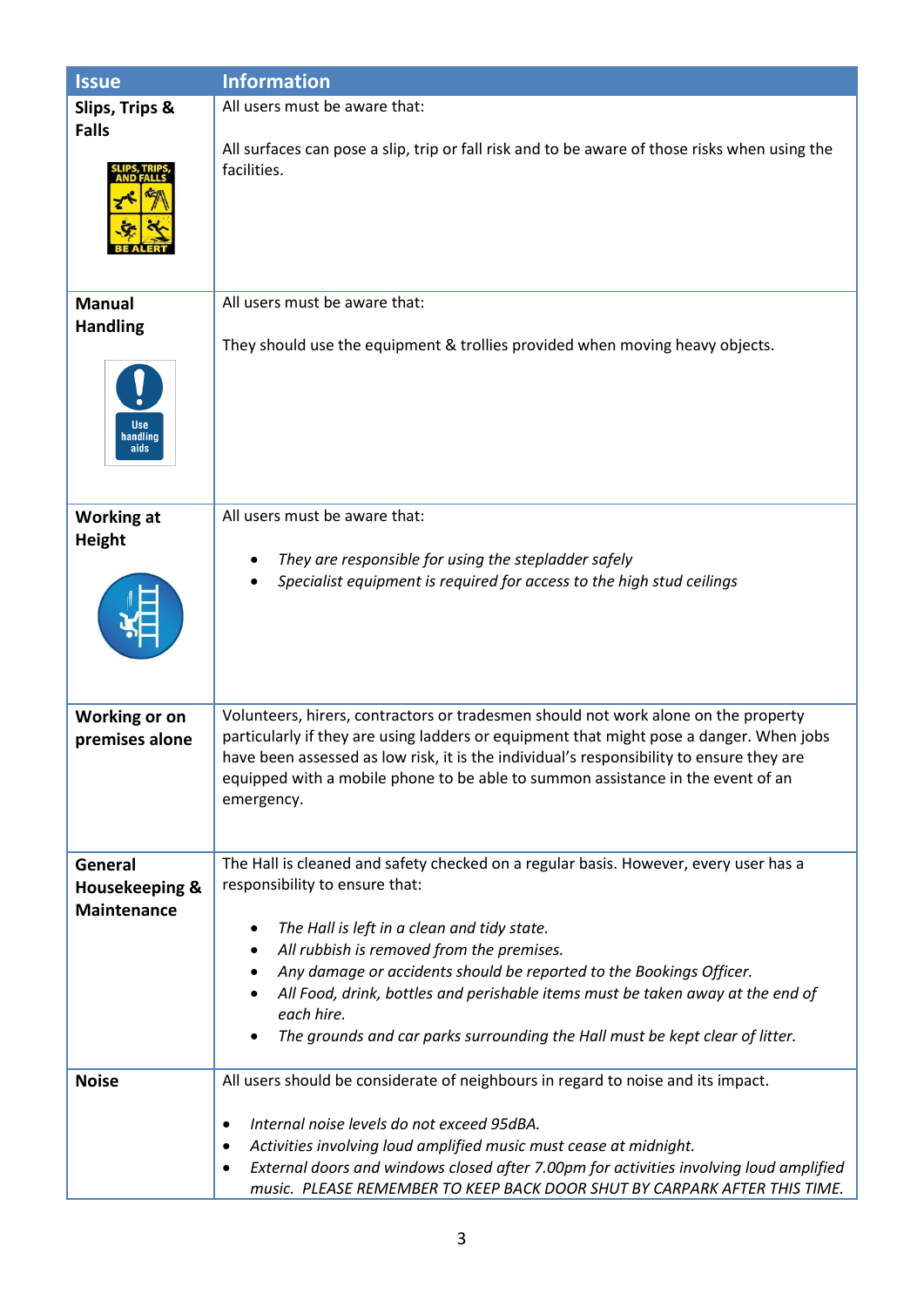| <b>Issue</b>                                                                                                                                             | <b>Information</b>                                                                                                                                                                                                                                                                                                                                                                                                                                                                                                                                                                                                                                                                                                                                                                                                                                                                                                                                                                                                                                                                                                     |
|----------------------------------------------------------------------------------------------------------------------------------------------------------|------------------------------------------------------------------------------------------------------------------------------------------------------------------------------------------------------------------------------------------------------------------------------------------------------------------------------------------------------------------------------------------------------------------------------------------------------------------------------------------------------------------------------------------------------------------------------------------------------------------------------------------------------------------------------------------------------------------------------------------------------------------------------------------------------------------------------------------------------------------------------------------------------------------------------------------------------------------------------------------------------------------------------------------------------------------------------------------------------------------------|
|                                                                                                                                                          | Vehicle movements/parking does not create a nuisance or any safety issue for local<br>$\bullet$<br>residents or visitors/users of the hall.                                                                                                                                                                                                                                                                                                                                                                                                                                                                                                                                                                                                                                                                                                                                                                                                                                                                                                                                                                            |
| <b>Parking</b><br><b>NOTICE</b><br>WE ARE NOT<br><b>RESPONSIBLE</b><br>FOR THEFT OR<br><b>DAMAGE TO VEHICLES</b><br>OR CONTENTS<br>PARK AT YOUR OWN RISK | Parking on the grounds of the Hall is limited to available spaces and at the users' risk. Do<br>not obstruct driveways or block the road.                                                                                                                                                                                                                                                                                                                                                                                                                                                                                                                                                                                                                                                                                                                                                                                                                                                                                                                                                                              |
| <b>Fire Evacuation</b><br><b>Procedures</b>                                                                                                              | See Appendix 1                                                                                                                                                                                                                                                                                                                                                                                                                                                                                                                                                                                                                                                                                                                                                                                                                                                                                                                                                                                                                                                                                                         |
| First Aid &<br><b>Accident</b><br>Reporting<br><b>FIRST AID</b>                                                                                          | Hirer's are required to provide their own <b>First Aid</b> equipment when holding functions at<br>the hall. The following must be reported to the Bookings Officer and in the Accident<br>Report Form (kept in the kitchen) must be completed:<br>• An accident – an event that results in injury or ill health<br>• An incident - near miss: an event not causing harm, but which has the potential<br>to cause injury or ill health<br>• A dangerous occurrence – one of a number of specific, reportable adverse<br>events<br>In the event of an emergency, the nearest facility is:<br><b>Urgent Care Franklin (Accident &amp; Medical Service)</b><br>149 Manukau Road, Pukekohe, Auckland 2120<br>Phone - (09) 238 6610<br>Hours Monday - Sunday 8.00am - 8.00pm (Public Holidays May Vary)<br>https://www.healthpoint.co.nz/gps-accident-urgent-medical-care/primary-healthcare-<br>accident-medical/urgent-care-franklin-limited/<br><b>Middlemore Hospital (Emergency Department)</b><br>100 Hospital Rd, Otahuhu, Auckland 2025<br>Phone - 09-276 0044<br>Open 24 hours<br>http://countiesmanukau.health.nz/ |
| <b>Building</b><br><b>Warrant of</b><br><b>Fitness</b>                                                                                                   | A copy of the Warrant of Fitness is displayed in the main entrance hall.                                                                                                                                                                                                                                                                                                                                                                                                                                                                                                                                                                                                                                                                                                                                                                                                                                                                                                                                                                                                                                               |